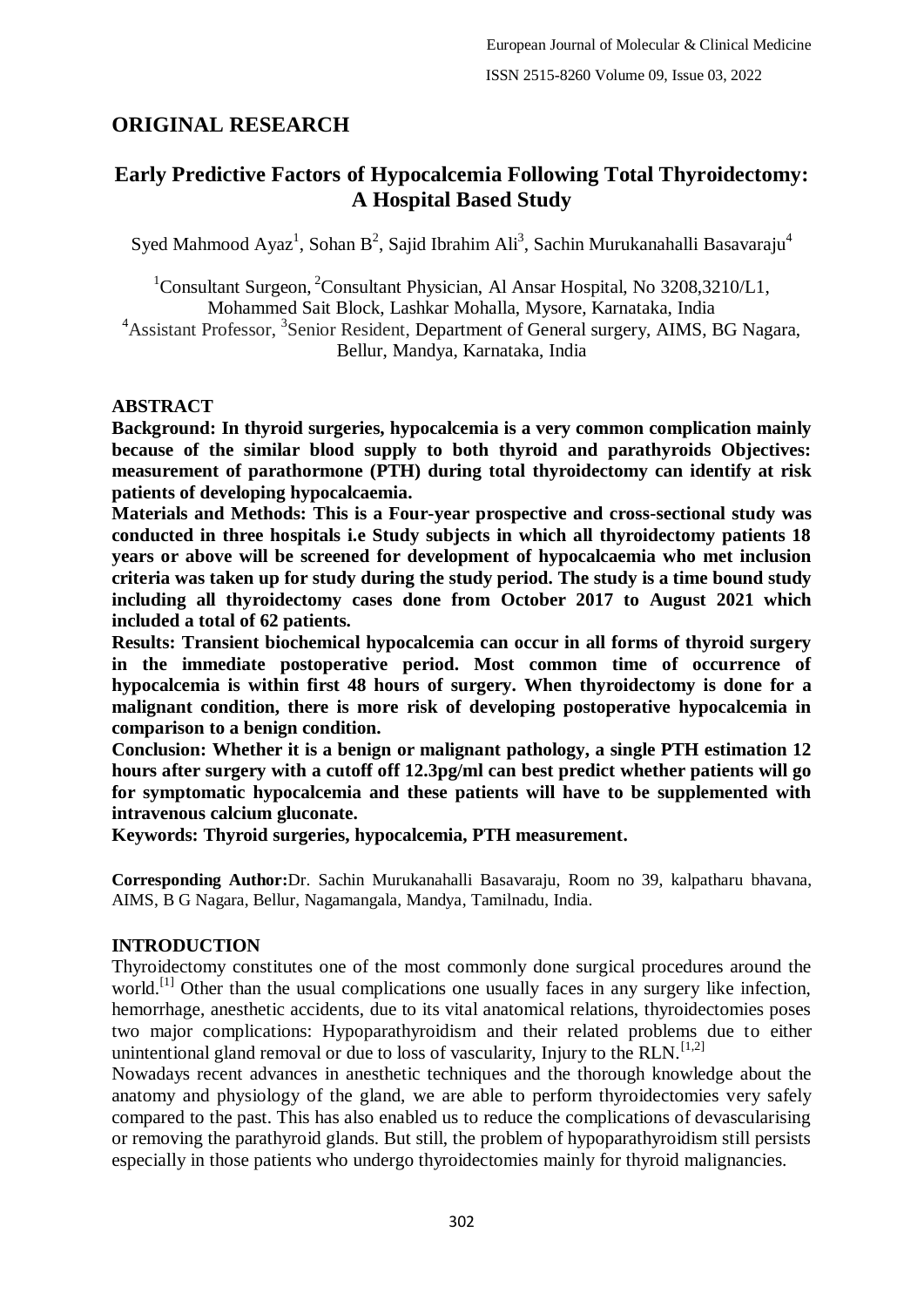Inadvertent removal of the glands or loss of vascularity of the gland either by thrombosis or ligation of feeding artery have been postulated as the possible cause for this condition.<sup>[3]</sup> Primary thyroid diseases like autoimmune diseases or thyrotoxicosis may also add to the etiology. But their role is inconclusive. Out of all the above-mentioned factors, the most important one is the surgical technique and aiming at preserving the gland with its vascularity.[4]

Plasma calcium concentration is increased by parathormone by mobilizing the ion from the bone. The calcium reabsorption from the kidney is increased, but this process is offset by an increase in filtered calcium. The formation of 1, 25-dihydroxy Vit D3 is also increased. The calcium absorption from the intestine is increased, the ion from the bone is mobilized and calcium resorption from kidneys is increased. Calcitonin increases the amount of calcium in urine by inhibiting bone resorption.

Hence this study was conducted to measurement of parathormone (PTH) during total thyroidectomy can identify at risk patients of developing hypocalcaemia.

## **MATERIALS & METHODS**

This is a Four-year prospective cross-sectional study was conducted in three hospitals i.e Study subjects in which all thyroidectomy patients 18 years or above will be screened for development of hypocalcaemia who met inclusion criteria was taken up for study during the study period. The study is a time bound study including all thyroidectomy cases done from October 2017 to August 2021 which included a total of 62 patients. Permission for the study was obtained from the College authorities prior to commencement.

## **Inclusion criteria:**

1. Patients 18 years or above who underwent total thyroidectomy by bilateral exploration.

## **Exclusion criteria:**

- 1. Second surgery after already done hemi thyroidectomy
- 2. Lymph node dissection concurrently
- 3. Oral or parenteral supplementation of calcium receiving patients
- 4. Those who had hypocalcaemia prior to study
- 5. Patients who had a parathyroid auto-transplantation done

### **Statistical analysis:**

Diagnostic tests used were sensitivity, specificity, positive predictive value, negative predictive value and analysis of results using ROC Curves. SPSS for windows, version 17.0 was used to do analysis. Numerical parameters were compared using chi-square test. P-value < 0.05 was considered as the level of significance.

## **RESULTS**

Among the 62 patients who underwent total thyroidectomy, hypo calcemic symptoms were noted in a total of 13 patients (21%). Among the 13 patients who developed symptomatic hypocalcemia, no patients (0%) in the age group less than 30 years, 5 patients (38.5%) in age group between 31-40 years, 5 patients (38.5%) in age group between 41-50 years and 3 patients (33.3%) in age group more than 50 years. Among the 62 patients who underwent total thyroidectomy, 56 patients (90.3%) were males and 6 patients (9.7%) were females.

Among the 13 patients who developed symptomatic hypocalcemia, 10 were females (76.9%) and 3 were males (23.1%). 17.9% of females developed symptomatic hypocalcemia following total thyroidectomy whereas 50% of males who underwent total thyroidectomy developed symptomatic hypocalcemia.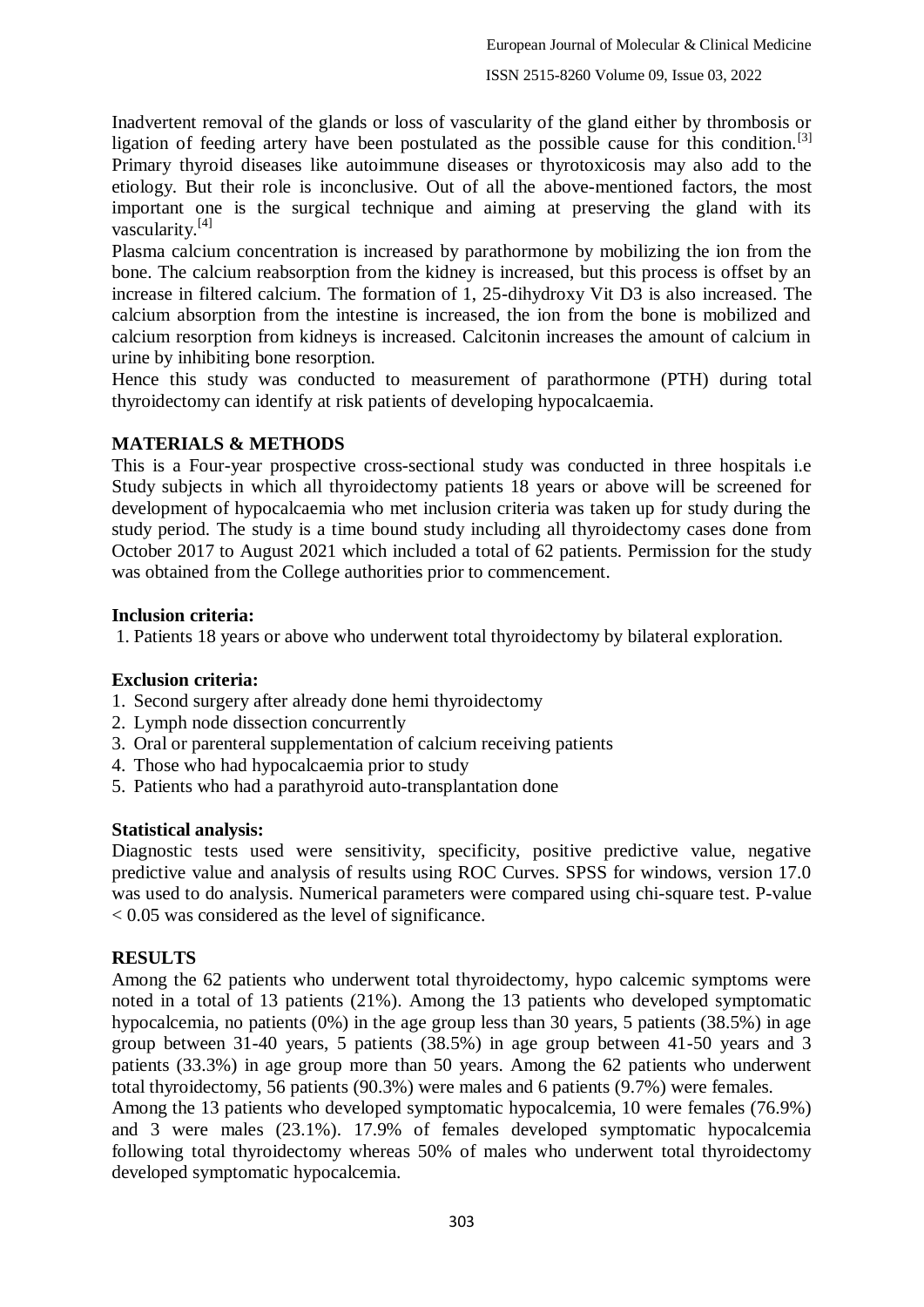Among the 13 patients who developed symptomatic hypocalcemia10 patients (76.9%) had the disease for a duration of 1-2 years, 1 patient (7.7%) had the disease for a duration between 3-5 years and 2 patients (15.4%) had the disease for a duration of between 6-10 years.

Among the 62 patients who underwent total thyroidectomy, 3 patients (4.8%) were diagnosed with Follicular carcinoma, 41 patients (66.1%) were diagnosed with MNG, 9 patients (14.5%) were diagnosed with papillary carcinoma and 9 patients (14.5%) were diagnosed with thyroiditis. [Table 1]

Among the 13 patients who developed symptomatic hypocalcemia, 3 patients (23.1%) were diagnosed with follicular carcinoma, 5 patients (38.5%) were diagnosed with MNG, 3 patients (23.1%) were diagnosed with papillary carcinoma and 2 patients (15.4%) were diagnosed with thyroiditis.

All the patients diagnosed with follicular carcinoma (100%) following total thyroidectomy developed symptomatic hypocalcemia while 12.2% among MNG, 33.3% among papillary carcinoma & 22.2% among thyroiditis developed symptomatic hypocalcemia following total thyroidectomy.

Among the 62 patients who underwent total thyroidectomy, 12 patients (19.4%) were operated for a malignant condition whereas 50 patients (80.6%) were operated for a benign condition.

Among the 13 patients who developed symptomatic hypocalcemia, 6 patients (46.2%) were diagnosed with a malignant condition and 7 patients (53.8%) were diagnosed with a benign condition.

50% of patients with a malignant pathology who underwent total thyroidectomy developed symptomatic hypocalcemia whereas 14% of patients with a benign pathology who underwent total thyroidectomy developed symptomatic hypocalcemia.

#### **The relationship between:**

- 1. Diagnosis and development of hypocalcemia were found to be highly significant with a p value of 0.005
- 2. Nature of disease and development of hypocalcemia were also found to be highly significant with a p value of 0.006
- 3. Duration of illness and development of hypocalcemia were found to be significant with p  $= 0.32$ , but not as much as with the diagnosis and nature of the disease.

However, the relationship between age and sex on the development of hypo calcemic symptoms were not found to be significant with a  $p=0.99$  and  $p=0.190$  respectively.

The serum calcium levels on admission, at 12hr and 24hrs were correlated with the development of hypocalcemia in the study subjects. It was found that Calcium measurement on admission was not found to be significant as a good predictive factor in predicting hypocalcemia with a p=0.286 whereas Calcium estimation at 12hr and 24hr were found to be highly significant in predicting hypocalcemia with  $p=0.000$  and 0.000 respectively. [Table 2] ROC curve plots were drawn in relation to the timing of calcium measurement and development of symptomatic hypocalcemia. The area under the curve was found to be highly significant for Calcium estimation at 12hr and 24hr with areas = 0.859 and 0.910 respectively which was highly significant. However the area under the curve drawn with calcium level estimation on admission was found to be only 0.403 which was not significant. Hence calcium level estimation on admission was not found to be a predictive factor for development of hypocalcemia. On the contrary, calcium level estimation at 12hr and 24 hours were highly predictive of patient developing symptomatic hypocalcemia in the future. [Table 3]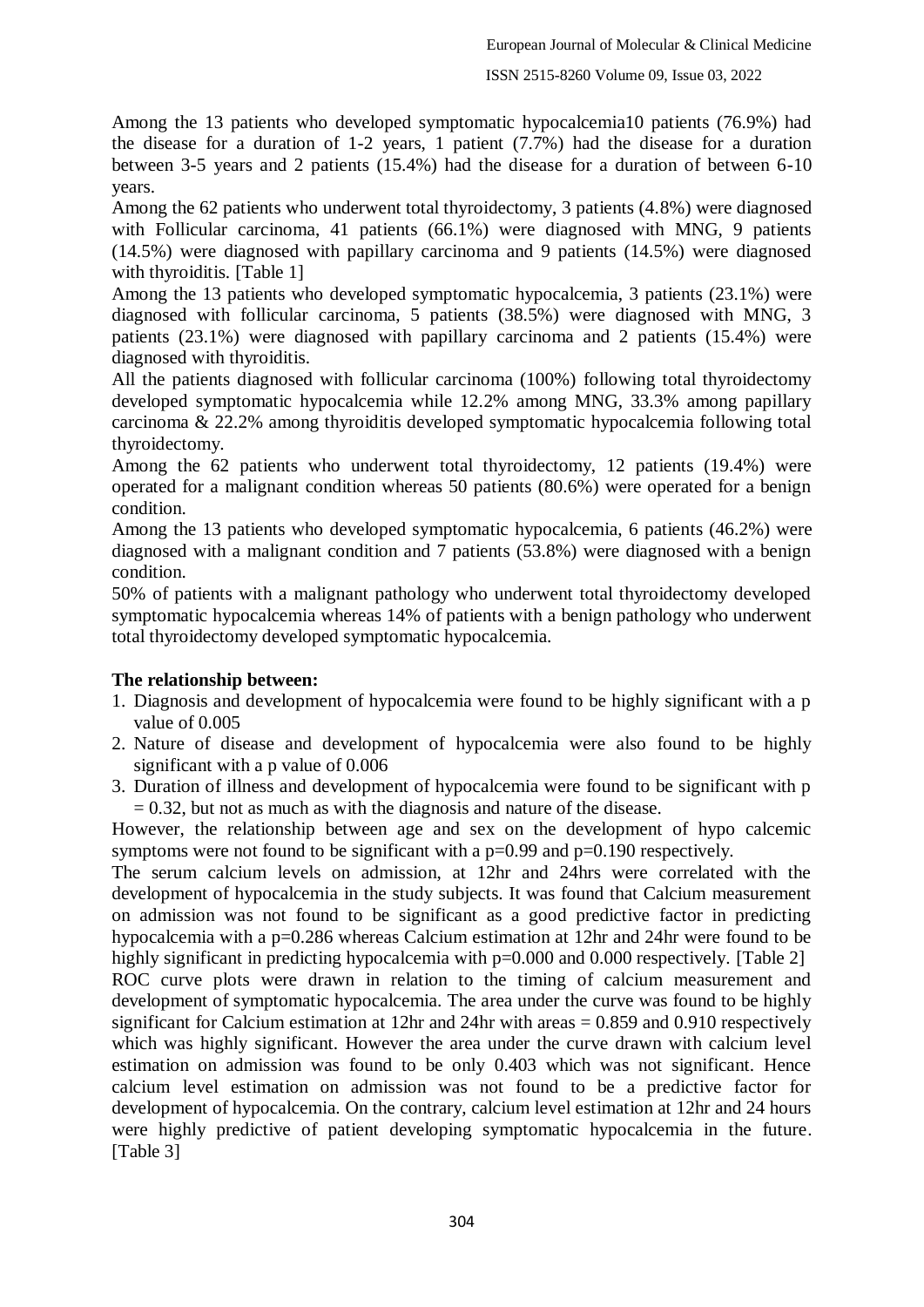In order to find out the value of serum calcium measured at the said time intervals below which the patient has high possibility of developing symptomatic hypocalcemia, the values of serum calcium were extrapolated along the curve and sensitivity and specificity were noted.

## **The following results were obtained:**

- 1. The value of serum calcium on admission, below which it can best predict the risk of hypocalcemia is 9.700 with a sensitivity of only 57.1% and specificity of 30.8% which suggests that serum calcium on admission is not a good early predictive factor for symptomatic hypocalcemia.
- 2. The value of serum calcium at 12hr, below which it can best predict the risk of hypocalcemia is 8.300 with a sensitivity of 89.8% and specificity of 69.2%, which suggests that serum calcium estimation at 12hris a better early predictive factor for symptomatic hypocalcemia.
- 3. The value of serum calcium at 24hr,below which it can best predict the risk of hypocalcemia is 6.950 with a sensitivity of 95.9% and specificity of 76.9%, which suggests that serum calcium estimation at 24hr is a good early predictive factor for symptomatic hypocalcemia.

The serum PTH levels on admission, at 12hr and 24hrs were correlated with the development of hypocalcemia in the study subjects. It was found that PTH measurement on admission was not found to be significant as a good predictive factor in predicting hypocalcemia with a p=0.118 whereas PTH estimation at 12hr and 24hr were found to be highly significant in predicting hypocalcemia with p=0.000 and 0.000 respectively. [Table 4]

ROC curve plots were drawn in relation to the timing of PTH measurement and development of symptomatic hypocalcemia. The area under the curve was found to be highly significant for PTH estimation at 12hr and 24hr with areas  $= 0.954$  and 0.940 respectively which was highly significant. However the area under the curve drawn with PTH estimation on admission was found to be only 0.628 which was not highly significant. Hence PTH level estimation on admission was not found to be a good predictive factor for development of hypocalcemia. On the contrary, PTH level estimation at 12hr and 24 hours were highly predictive of patient developing symptomatic hypocalcemia in the future. [Table 5]

In order to find out the value of serum PTH measured at the said time intervals below which the patient has high possibility of developing symptomatic hypocalcemia, the values of serum PTH were extrapolated along the curve and sensitivity and specificity were noted. The following results were obtained:

- 1. The value of serum PTH on admission, below which it can best predict the risk of hypocalcemia is 23.100 with a sensitivity of only 67.3% and specificity of 53.8% which suggests that serum PTH on admission is not a good early predictive factor for symptomatic hypocalcemia.
- 2. That the value of serum PTH at 12hr, below which it can best predict the risk of hypocalcemia is12.100 with a sensitivity of 93.9% and specificity of 92.3%, which suggests that serum PTH estimation at 12hr is the best early predictive factor for symptomatic hypocalcemia.
- 3. The value of serum PTH at 24hr, below which it can best predict the risk of hypocalcemia is9.700 with a sensitivity of 87.8% and specificity of 92.3%, which suggests that serum PTH estimation at 24hr is a good early predictive factor for symptomatic hypocalcemia.

Summarizing the above findings and plotting them on a single ROC curve, the area under the curve was found to be highly significant for PTH estimation at 12hr and 24hr with areas = 0.954 and 0.940 respectively and for calcium estimation at 12hr and 24hr with areas = 0.859 and 0.910 respectively which was highly significant. [Table 6]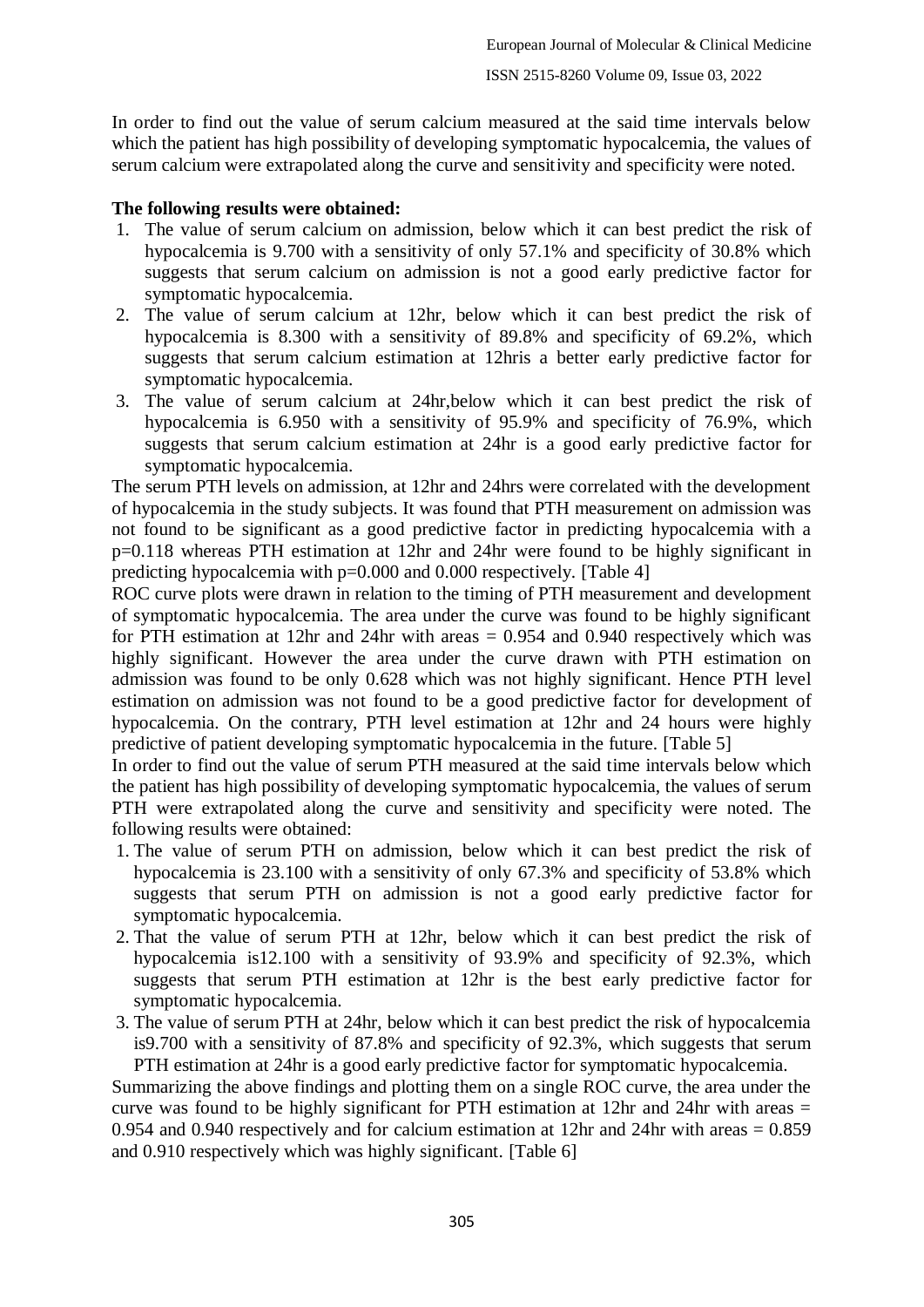In case of malignant conditions of thyroid, when thyroidectomy is done, PTH estimation at 12hr and 24hr are highly significant with area under the curve 1.000 and 0.861 respectively and calcium estimation at 12hr and 24hr are also significant with area under the curve being 0.778 and 0.889 respectively.

In case of benign conditions of thyroid, when thyroidectomy is done, PTH estimation at 12hr and 24hr are highly significant with area under the curve 0.940 and 0.944 respectively and calcium estimation at 12hr and 24hr are also highly significant with area under the curve being 0.940 and 0.930 respectively.

For malignant thyroid conditions when thyroidectomy is performed, the value of serum PTH at 12hr, below which it can best predict the risk of hypocalcemia is 11.800 with a sensitivity of 100% and specificity of 100%, which suggests that serum PTH estimation at 12hr is the best early predictive factor for symptomatic hypocalcemia in malignant thyroids.

For benign thyroid conditions when thyroidectomy is performed, the value of serum PTH at 12hr, below which it can best predict the risk of hypocalcemia is 12.300 with a sensitivity of 93% and specificity of 85.7%,the value of serum PTH at 24hr, below which it can best predict the risk of hypocalcemia is 8.550 with a sensitivity of 93% and specificity of 85.7%,the value of serum Ca at 12hr, below which it can best predict the risk of hypocalcemia is 8.550 with a sensitivity of 88.4% and specificity of 85.7%andthe value of serum Ca at 24hr, below which it can best predict the risk of hypocalcemia is 6.950 with a sensitivity of 97.7% and specificity of 71.4%.

|               | <b>Frequency</b> | <b>Percent</b> |
|---------------|------------------|----------------|
| Follicular Ca |                  | 4.8            |
| <b>MNG</b>    | 41               | 66.1           |
| Papillary Ca  |                  | 14.5           |
| Thyroiditis   |                  | 14.5           |
| Total         | 62               | 100.0          |

|  |  |  | Table 1: Diagnosis of patients enrolled in the study |  |  |
|--|--|--|------------------------------------------------------|--|--|
|  |  |  |                                                      |  |  |

| 1 v uu                                       |         |    | ◡      |                 |             | ,,,,,,                              |          |           |  |
|----------------------------------------------|---------|----|--------|-----------------|-------------|-------------------------------------|----------|-----------|--|
| Table 2: Timing of serum calcium measurement |         |    |        |                 |             |                                     |          |           |  |
|                                              |         |    |        |                 |             | 95% Confidence Interval for<br>Mean |          |           |  |
|                                              |         | N  | Mean   | Std. Dev jation | Lower Bound | <b>Upper Bound</b>                  | t v alue | n         |  |
| Ca on Admission                              | Present | 13 | 10.246 | .833            | 9.743       | 10.750                              | 1.08     | .286      |  |
|                                              | Absent  | 49 | 9.973  | .807            | 9.742       | 10.205                              |          | <b>NS</b> |  |
|                                              | Total   | 62 | 10.031 | .813            | 9.824       | 10.237                              |          |           |  |
| Ca at 12hr                                   | Present | 13 | 8.100  | .839            | 7.593       | 8.607                               | 4.17     | .000      |  |
|                                              | Absent  | 49 | 9.361  | .998            | 9.075       | 9.648                               |          | <b>HS</b> |  |
|                                              | Total   | 62 | 9.097  | 1.091           | 8.820       | 9.374                               |          |           |  |
| Ca at 24hr                                   | Present | 13 | 6.554  | 1.131           | 5.870       | 7.237                               | 5.63     | .000      |  |
|                                              | Absent  | 49 | 8.845  | 1.345           | 8.459       | 9.231                               |          | <b>HS</b> |  |
|                                              | Total   | 62 | 8.365  | 1.599           | 7.958       | 8.771                               |          |           |  |

|  | Table 3: Area under the ROC curve |  |  |
|--|-----------------------------------|--|--|
|--|-----------------------------------|--|--|

| <b>Test Result</b> | <b>Area</b> | Std.     |      | <b>Asymptotic 95% Confidence Interval</b> |                    |  |
|--------------------|-------------|----------|------|-------------------------------------------|--------------------|--|
| Variable(s)        |             | Error(a) |      | <b>Lower Bound</b>                        | <b>Upper Bound</b> |  |
| Ca on Admission    | .403        | .087     | .284 | .233                                      | .573               |  |
| Ca at 12hr         | 859         | .064     | .000 | .734                                      | .984               |  |
| Ca at 24hr         | .910        | 049      | 000  | .813                                      | 1.006              |  |

**Table 4: Timing of serum PTH measurement**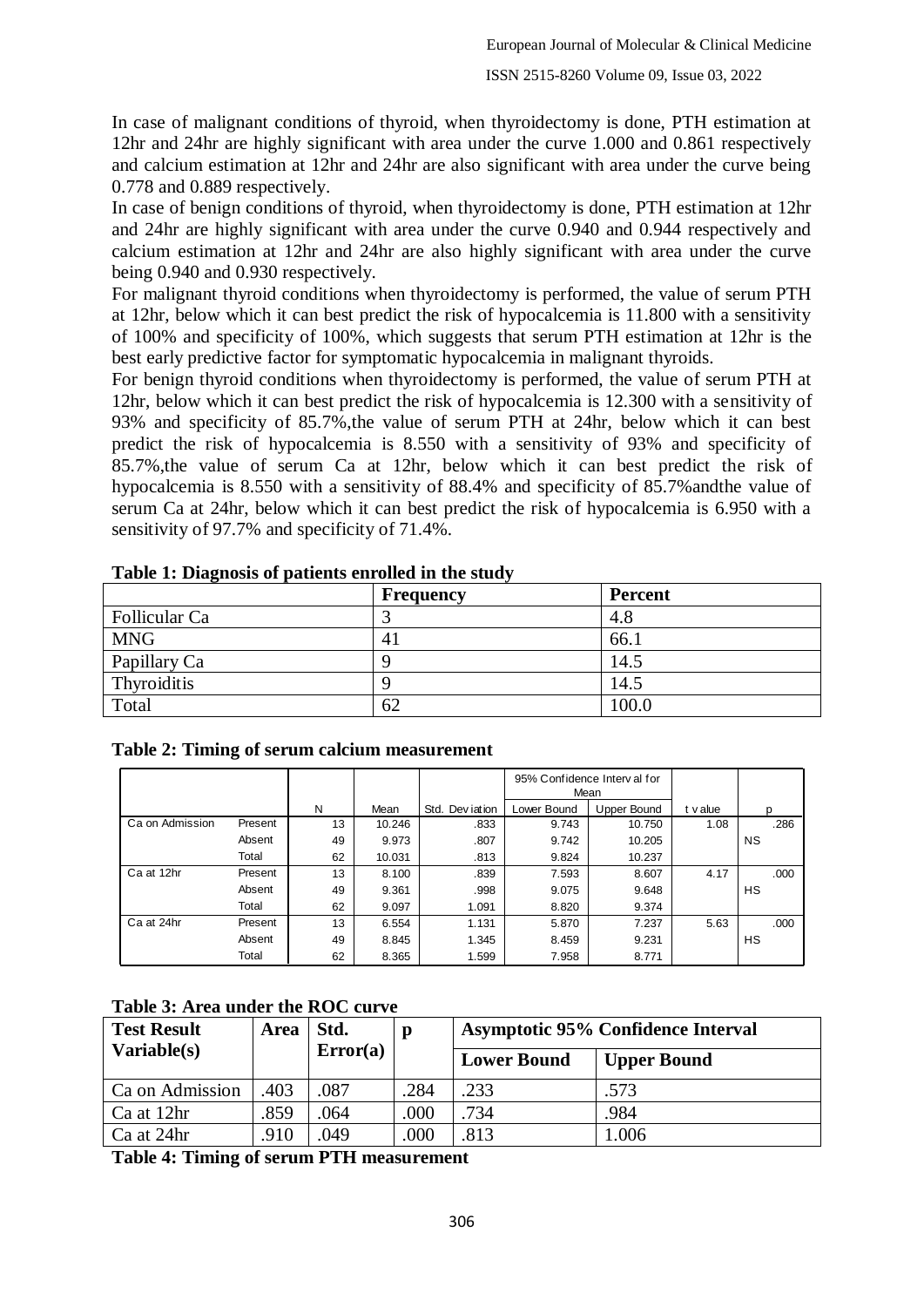| ISSN 2515-8260 Volume 09, Issue 03, 2022 |         |    |        |                                     |             |             |          |           |
|------------------------------------------|---------|----|--------|-------------------------------------|-------------|-------------|----------|-----------|
|                                          |         |    |        | 95% Confidence Interval for<br>Mean |             |             |          |           |
|                                          |         | N  | Mean   | Std. Dev jation                     | Lower Bound | Upper Bound | t v alue | D         |
| PTH on Admission                         | Present | 13 | 23.854 | 3.384                               | 21.809      | 25.899      | 1.58     | .118      |
|                                          | Absent  | 49 | 25.918 | 4.354                               | 24.668      | 27.169      |          | <b>NS</b> |
|                                          | Total   | 62 | 25.485 | 4.230                               | 24.411      | 26.560      |          |           |
| PTH at 12hr                              | Present | 13 | 11.192 | 1.305                               | 10.403      | 11.981      | 5.82     | .000      |
|                                          | Absent  | 49 | 21.863 | 6.533                               | 19.987      | 23.740      |          | НS        |
|                                          | Total   | 62 | 19.626 | 7.287                               | 17.775      | 21.476      |          |           |
| PTH at 24hr                              | Present | 13 | 7.938  | 1.295                               | 7.156       | 8.721       | 5.23     | .000      |
|                                          | Absent  | 49 | 20.327 | 8.466                               | 17.895      | 22.758      |          | НS        |
|                                          | Total   | 62 | 17.729 | 9.087                               | 15.421      | 20.037      |          |           |

#### **Table 5: Area under the ROC curve**

| <b>Test Result</b>      | Area   Std. |              |      | Asymptotic   Asymptotic 95% Confidence Interval |                    |
|-------------------------|-------------|--------------|------|-------------------------------------------------|--------------------|
| Variable(s)             |             | <b>Error</b> | Sig. | <b>Lower Bound</b>                              | <b>Upper Bound</b> |
| <b>PTH</b> on Admission | .628        | .079         | 159  | .474                                            | .782               |
| PTH at 12hr             | .954        | 027          | .000 | .901                                            | 1.006              |
| PTH at 24hr             | .940        | .028         | .000 | .885                                            | .996               |

#### **Table 6: Area under the ROC curve**

| <b>Test Result</b> | <b>Area</b> | Std.     | $\mathbf{P}$ | <b>Asymptotic 95% Confidence Interval</b> |                    |  |
|--------------------|-------------|----------|--------------|-------------------------------------------|--------------------|--|
| Variable(s)        |             | Error(a) |              | <b>Lower Bound</b>                        | <b>Upper Bound</b> |  |
| PTH on Admission   | .628        | .079     | .159         | .474                                      | .782               |  |
| PTH at 12hr        | .954        | .027     | .000         | .901                                      | 1.006              |  |
| PTH at 24hr        | .940        | .028     | .000         | .885                                      | .996               |  |
| Ca at 12hr         | .859        | .064     | .000         | .734                                      | .984               |  |
| Ca at 24hr         | .910        | .049     | .000         | .813                                      | 1.006              |  |

### **DISCUSSION**

The patients were then observed for the development of symptoms of hypocalcemia in form of a positive Chvostek sign, Trousseaus sign, carpopedal spasm or convulsions and the time at which the estimation of serum calcium and parathormone levels could best predict the risk of developing hypocalcemia was studied.

Various other studies report incidence of hypocalcemia from 5-20%. Among this permanent hypocalcemia was reported in 0-3.8% and transient hypocalcemia in 0.9-25.9%. There have been various reasons postulated to the development of post-surgical hypocalcemia which includes the nature of trauma in preoperative period, tying of the inferior thyroid artery, thyrotoxic osteodystrophy and release of thyrocalcitonin during the surgical period, a low level of calcium prior to surgery, and the spasm occurring to the blood supply during the time we mobilize the gland.<sup>[5,6]</sup>It was found that more severe the disease in terms of its aggressiveness, more risk of developing hypocalcemia in the post-operative period.

A significant association was also found between the nature of the disease for which the patient was operated upon and the risk of development of hypocalcemia which when analyzed showed a  $p = 0.006$  which suggests the fact that when thyroidectomy is being done for a malignant condition, there is more risk of developing hypocalcemia in the postoperative period. No association was found between age and sex on the development of postoperative hypocalcemia.

Among serum calcium estimation, the best time at which we can early detect the risk of hypocalcemia was it being done at 24 hours post-surgery which gave a sensitivity of 95.9% and specificity of 76.9% for a serum calcium value of 6.950 mg/dl. The serum calcium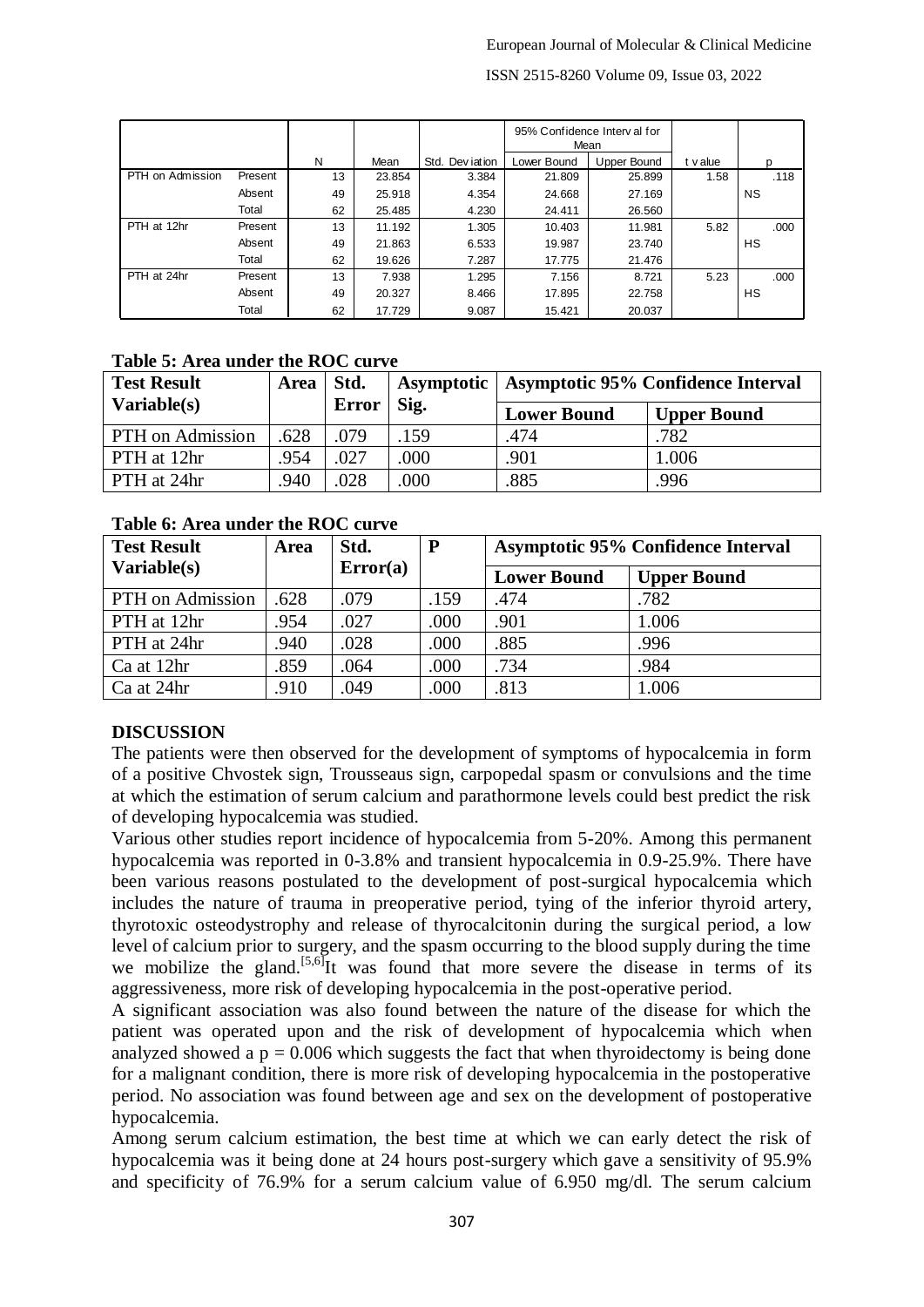estimation done at 12hr had a sensitivity of 89.8% and specificity of 69.2% for a serum calcium value of 8.300 mg/dl which was also significant, but not as much as at 24hr calcium estimation which is evident from the sensitivity and specificity values. Estimating the serum calcium levels on admission showed a sensitivity of 57.1% and specificity of 30.8% at a serum calcium value of 9.700mg/dl which had no use in predicting postoperative hypocalcemia.<sup>[7-9]</sup>

Whereas in serum PTH estimation, the best time at which we can early detect the risk of hypocalcemia was it being done at 12 hours post-surgery which gave a sensitivity of 93.9% and specificity of 92.3% for a serum PTH value of 12.100 pg/ml. The serum PTH estimation done at 24hr had a sensitivity of 87.8% and specificity of 92.3% for a serum PTH value of 9.700 pg/ml which was also significant, but not as much as at 12hr PTH estimation which is evident from the sensitivity and specificity values. Estimating the serum PTH levels on admission showed a sensitivity of 67.3% and specificity of 53.8% at a serum PTH value of 23.100 pg/ml which had no use in predicting postoperative hypocalcemia.

Summarizing the above findings of serum PTH estimation, in a resource limited setup, if minimum resources needed to be used, a single PTH estimation at 12hour which showed a value equal to or less than 12.100 pg/ml had the best chance of predicting the risk of postoperative hypocalcemia at the earliest stage.

If the nature of the disease, whether benign or malignant, was also taken into account, for malignant pathology, the best predictor of developing hypocalcemia would be a single PTH estimation at 12 hour with a value less than or equal to 11.800 pg/ml which had a sensitivity of 100% as well as specificity of 100% and in case of benign condition, the single best predictor would be a single PTH estimation at 12 hour with a value less than or equal to 12.300 pg/ml which has a sensitivity of 93% and specificity of 85.7%.

A similar study done by Adolfo Pisano et al showed that serum calcium level showed the highest sensitivity and specificity after 24hrs (93.9% and 100%) for a value of  $\langle 7.97 \text{ mg/d} \rangle$ and serum PTH level showed the highest sensitivity and specificity in predicting hypocalcemia after 6hrs (84.8% and 93.7%) which is in close relation to the results of the present study.<sup>[10]</sup>

Another study done by Cord Sturgeon et al concluded that a PTH value of < 10pg/ml on postoperative day 1 is a strong predictor of developing hypocalcemia.<sup>[11]</sup>

A similar study done by Felipe Augusto Brasilerio Vanderlei et al showed that selection of PTH at 1 hour with cut off values as 12.1 ng/l divided patients without and with symptoms with a sensitivity of 93.7% and specificity of 91.6% which almost correlates with the result of this present study. $[12]$ 

### **CONCLUSION**

It was concluded that Transient biochemical hypocalcemia can occur in all forms of thyroid surgery in the immediate postoperative period. Most common time of occurrence of hypocalcemia is within first 48 hours of surgery. When thyroidectomy is done for a malignant condition, there is more risk of developing postoperative hypocalcemia in comparison to a benign condition. Pt will have to be given iv calcium gluconate in view of symptomatic hypoglycemia post which can be better predicted by 12 hours post surgery S. PTH estimation with a cutoff of 12.3 pg/ml.

### **Acknowledgment:**

I would also like to express my profound gratitude to all the participants for their cooperation and for their immense faith they reposed in me